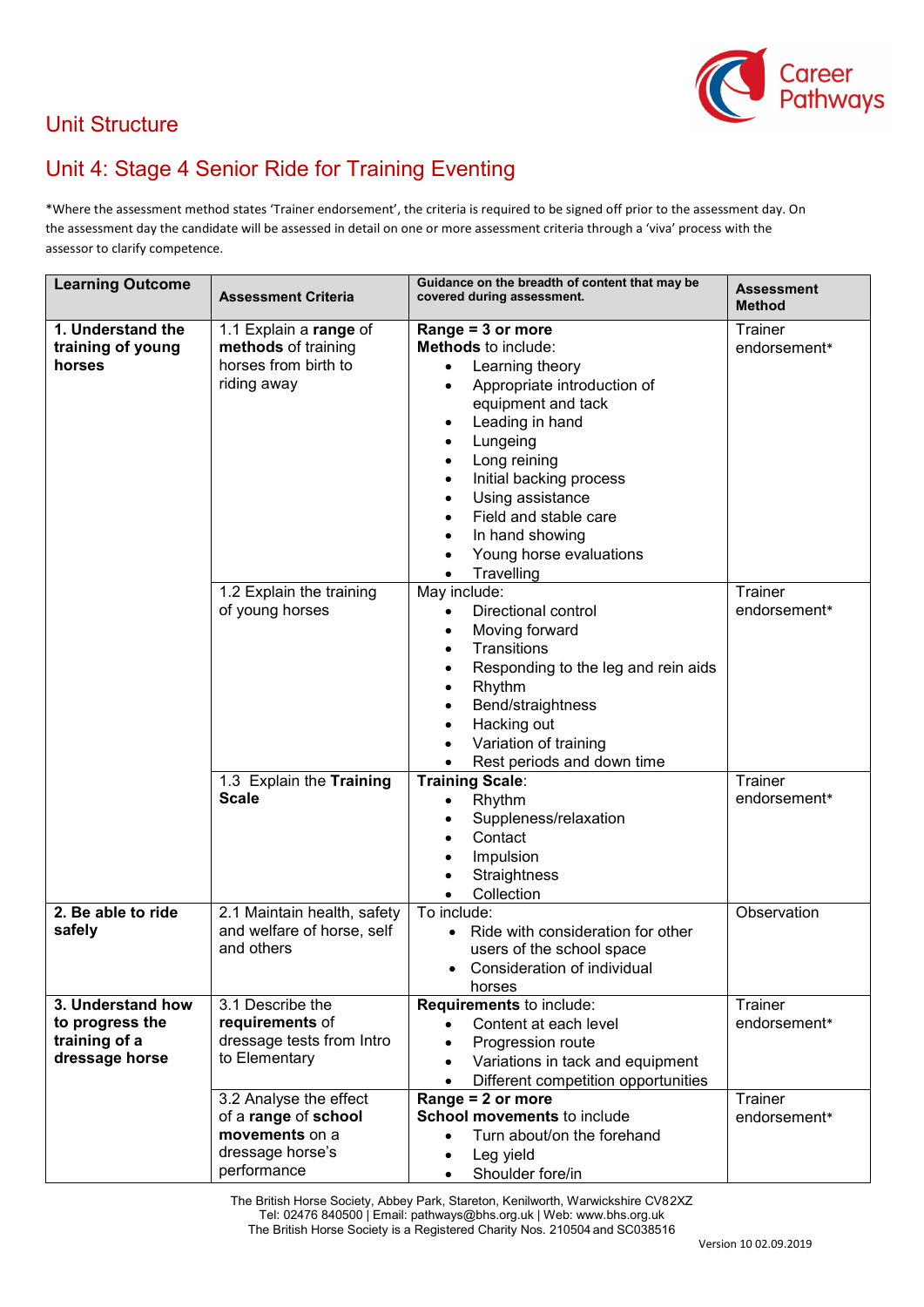|                    |                                                  | Pirouettes in walk<br>$\bullet$                                                               |                         |
|--------------------|--------------------------------------------------|-----------------------------------------------------------------------------------------------|-------------------------|
|                    |                                                  | Counter canter<br>$\bullet$                                                                   |                         |
|                    | 3.3 Explain potential<br>problems in the horse's | Potential problems to include:<br>Irregular paces                                             | Trainer<br>endorsement* |
|                    | way of going and                                 | Loss of balance, rhythm                                                                       |                         |
|                    | methods to overcome                              | Acceptance of contact                                                                         |                         |
|                    | them                                             | Stiffness on either rein                                                                      |                         |
|                    |                                                  | Methods to overcome to include                                                                |                         |
|                    |                                                  | consideration of:                                                                             |                         |
|                    |                                                  | Choice of work                                                                                |                         |
|                    |                                                  | Choice of exercises                                                                           |                         |
|                    | 3.4 Describe variations                          | Variations to include:                                                                        | Trainer                 |
|                    | within the pace                                  | • The four variations within each pace                                                        | endorsement*            |
|                    | 3.5 Analyse the effect of                        | <b>Effect of transitions to include:</b>                                                      | Trainer                 |
|                    | transitions on a                                 | Developing the half halt                                                                      | endorsement*            |
|                    | dressage horse's<br>performance                  | Transitions between paces<br>$\bullet$                                                        |                         |
|                    |                                                  | Transitions within the pace<br>$\bullet$<br>Direct transitions for example, walk<br>$\bullet$ |                         |
|                    |                                                  | to canter                                                                                     |                         |
|                    | 3.6 Plan a work                                  | Work schedule to include:                                                                     | Trainer                 |
|                    | schedule for a dressage                          | • Short (one month) and medium                                                                | endorsement*            |
|                    | horse                                            | term (six months)                                                                             |                         |
|                    |                                                  | Fitness work for dressage                                                                     |                         |
|                    |                                                  | horses                                                                                        |                         |
| 4. Understand how  | 4.1 Describe the                                 | • Cantering outside<br>Requirements to include:                                               | Trainer                 |
| to progress the    | requirements of                                  | • Content at each level (types of                                                             | endorsement*            |
| training of a show | different show jumping                           | jumps, height and distances)                                                                  |                         |
| jumping horse      | categories/levels                                | • Progression route                                                                           |                         |
|                    |                                                  | Variations in tack and equipment                                                              |                         |
|                    |                                                  | Different competition opportunities<br>$\bullet$                                              |                         |
|                    | 4.2 Outline a training                           | Training programme to include:                                                                | <b>Trainer</b>          |
|                    | programme for<br>introducing a horse to          | • Understand relevance of the<br><b>Training Scale</b>                                        | endorsement*            |
|                    | jumping                                          | Use of poles; individual, trot, canter,                                                       |                         |
|                    |                                                  | placing                                                                                       |                         |
|                    |                                                  | Introduce a fence following the pole                                                          |                         |
|                    |                                                  | exercise                                                                                      |                         |
|                    |                                                  | Ability to ride on all surfaces                                                               |                         |
|                    |                                                  | including grass                                                                               | Trainer                 |
|                    | 4.3 Explain potential<br>problems and suggest    | Potential problems may include:<br>Irregular paces                                            | endorsement*            |
|                    | methods to overcome                              | Loss of balance, rhythm                                                                       |                         |
|                    | them                                             | Inappropriate speed                                                                           |                         |
|                    |                                                  | Lack of adjustability between                                                                 |                         |
|                    |                                                  | obstacles                                                                                     |                         |
|                    |                                                  | Poor quality of turns and approach                                                            |                         |
|                    |                                                  | to fences                                                                                     |                         |
|                    | 4.4 Evaluate the value of                        | May include:                                                                                  | Trainer                 |
|                    | grid work                                        | Development of the horse's jumping<br>$\bullet$<br>skills                                     | endorsement*            |
|                    |                                                  | Improving straightness                                                                        |                         |
|                    |                                                  | Regulating length of stride                                                                   |                         |
|                    |                                                  | <b>Building confidence</b>                                                                    |                         |
|                    |                                                  | Improving technique                                                                           |                         |
|                    | 4.5 Plan a training                              | Training schedule to include:                                                                 | Trainer                 |
|                    | schedule to progress a                           | • Pole exercises                                                                              | endorsement*            |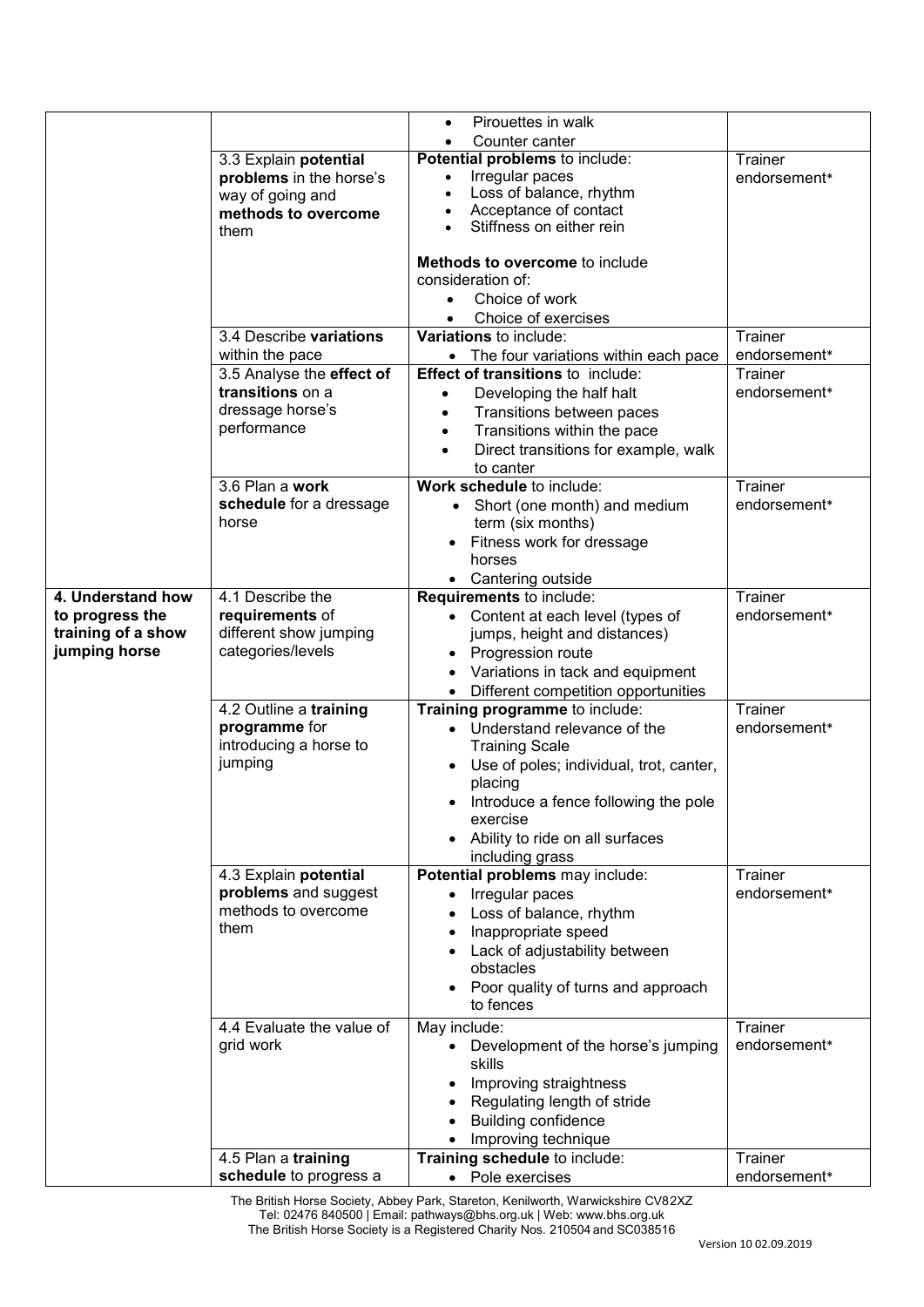|                      | horse to show jumping      | Grid exercises<br>$\bullet$                    |                   |
|----------------------|----------------------------|------------------------------------------------|-------------------|
|                      | 1.10m                      | Introduction of canter poles                   |                   |
|                      |                            | Further improvement of the horse's             |                   |
|                      |                            | way of going on the flat                       |                   |
|                      |                            | • Referenced to the Training Scale             |                   |
|                      |                            |                                                |                   |
|                      | 4.6 Explain factors that   | <b>Factors</b> to include:                     | Trainer           |
|                      | influence the distances    | • Trot and canter approaches                   | endorsement*      |
|                      | between fences             | Dealing with different length of               |                   |
|                      |                            | stride                                         |                   |
|                      |                            | Reasons and needs for shorter and<br>$\bullet$ |                   |
|                      |                            | variable schooling distances                   |                   |
|                      |                            | Competition rules<br>$\bullet$                 |                   |
|                      |                            | Terrain, for example, grass/surface,           |                   |
|                      |                            | uphill/downhill, distance to/from a            |                   |
|                      |                            | corner, going                                  |                   |
|                      |                            | Knowledge of jump distances                    |                   |
|                      |                            | Ride a trained horse in a double bridle        |                   |
| 5. Be able to ride a | 5.1 Ride in an influential | Influential balanced position to               | Observation       |
|                      |                            |                                                |                   |
| trained horse in a   | balanced position          | include:                                       |                   |
| double bridle to     |                            | Showing a secure balanced position             |                   |
| develop its way of   |                            | whilst maintaining integrity of the            |                   |
| going                |                            | aids                                           |                   |
|                      |                            | Riding forwards to a receiving rein            |                   |
|                      |                            | aid with rhythm, bend and                      |                   |
|                      |                            | straightness within a working frame            |                   |
|                      |                            | appropriate to the horse's level of            |                   |
|                      |                            | training                                       |                   |
|                      |                            | • Demonstrate empathy and feel                 |                   |
|                      | 5.2 Evaluate the horse's   | Evaluation with reference to the training      | Observation and   |
|                      | way of going in line with  | scale.                                         | discussion        |
|                      | the Training Scale         | Way of going to include:                       |                   |
|                      |                            | Pace                                           |                   |
|                      |                            | <b>Balance</b>                                 |                   |
|                      |                            | <b>Gymnastic ability</b>                       |                   |
|                      |                            | Attitude/rideability                           |                   |
|                      |                            | Technique                                      |                   |
|                      | 5.3 Use exercises to       | Exercises may include:                         | Observation       |
|                      | develop the horse          |                                                |                   |
|                      |                            | Dressage movements to                          |                   |
|                      |                            | <b>Elementary level</b>                        |                   |
|                      |                            | Transitions within paces                       |                   |
|                      |                            | <b>Direct transitions</b>                      |                   |
|                      |                            | Lateral work                                   |                   |
|                      | 5.4 Evaluate the           | To include:                                    | Observation and   |
|                      | effectiveness of the       | Reasoning for the selection of<br>$\bullet$    | discussion        |
|                      | exercises carried out      | the work                                       |                   |
|                      |                            | Effectiveness of the work                      |                   |
|                      | 5.5 Justify a plan of work | <b>Plan</b> to include:                        | <b>Discussion</b> |
|                      | to develop the horse's     | • Future possible work; short term             |                   |
|                      | training                   | (one month) and medium term                    |                   |
|                      |                            | (six months)                                   |                   |
|                      |                            | Use of alternative work                        |                   |
|                      |                            | programmes which may include                   |                   |
|                      |                            | lungeing, hacking and outside                  |                   |
|                      |                            | work                                           |                   |
|                      |                            | <b>Progression towards Medium</b>              |                   |
|                      |                            |                                                |                   |
|                      |                            | level work                                     |                   |
|                      |                            | Ride an inexperienced horse                    |                   |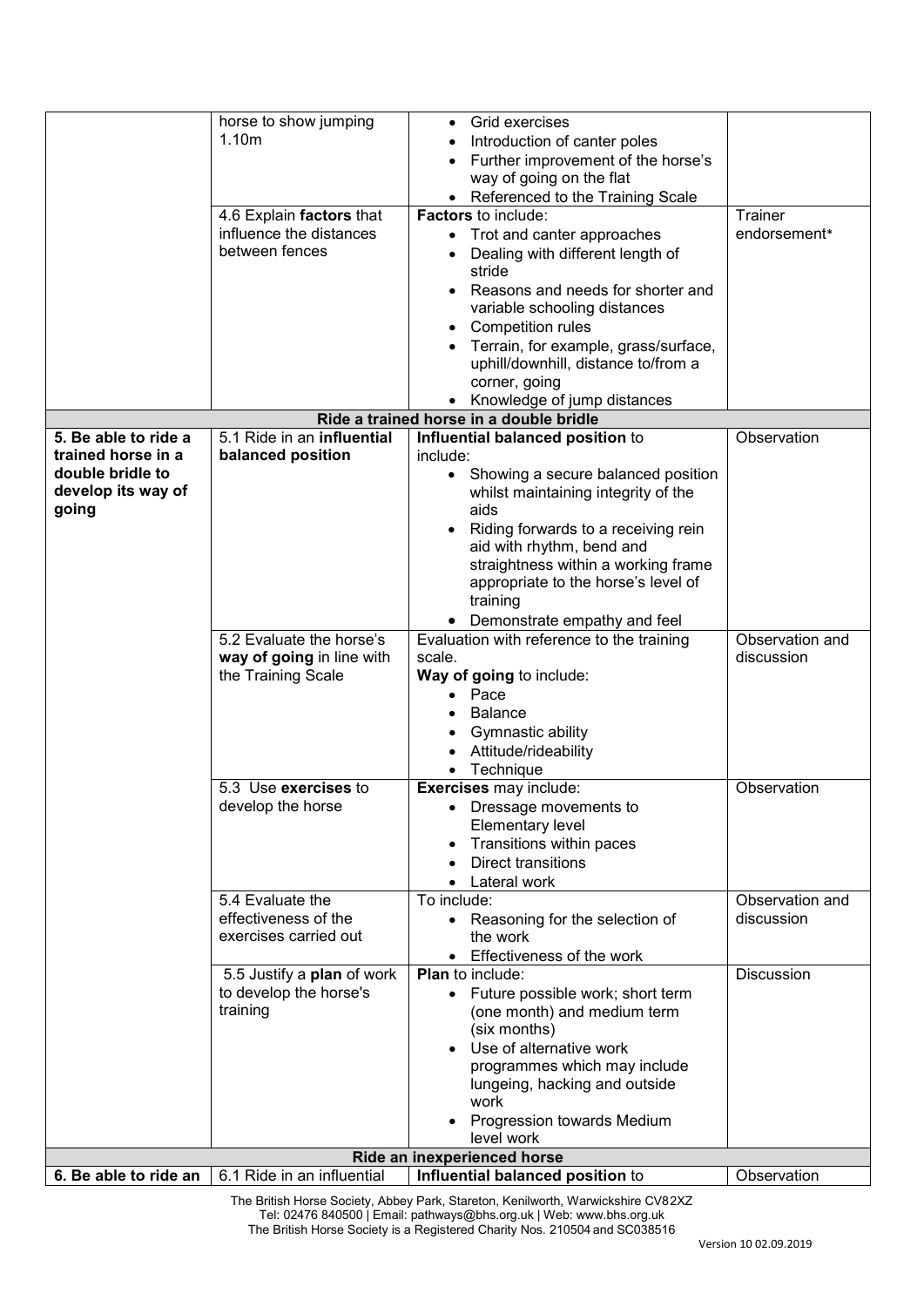| inexperienced      | balanced position          | include:                                         |                 |
|--------------------|----------------------------|--------------------------------------------------|-----------------|
| dressage horse     |                            | • Showing a secure balanced position             |                 |
| with a view to     |                            | whilst maintaining integrity of the              |                 |
|                    |                            |                                                  |                 |
| developing its way |                            | aids                                             |                 |
| of going           |                            | Riding forwards to a receiving rein              |                 |
|                    |                            | aid with rhythm, bend and                        |                 |
|                    |                            | straightness within a working frame              |                 |
|                    |                            | appropriate to the horse's level of              |                 |
|                    |                            | training                                         |                 |
|                    |                            | Demonstrate empathy and feel                     |                 |
|                    |                            |                                                  | Observation and |
|                    | 6.2 Evaluate the horse's   | Evaluation with reference to the Training        |                 |
|                    | way of going in line with  | Scale                                            | discussion      |
|                    | the Training Scale         | Way of going to include:                         |                 |
|                    |                            | Pace<br>$\bullet$                                |                 |
|                    |                            | <b>Balance</b>                                   |                 |
|                    |                            | Attitude/rideability                             |                 |
|                    |                            |                                                  |                 |
|                    |                            | Technique<br>$\bullet$                           |                 |
|                    | 6.3 Use exercises to       | Exercises may include:                           | Observation     |
|                    | develop the horse's        | • Transitions                                    |                 |
|                    | responsiveness to the      | School figures                                   |                 |
|                    | aids                       | Lateral work                                     |                 |
|                    |                            | Lengthening and shortening stride                |                 |
|                    |                            |                                                  |                 |
|                    |                            | Making reference to:                             |                 |
|                    |                            | Suppleness<br>$\bullet$                          |                 |
|                    |                            | Impulsion                                        |                 |
|                    |                            | Straightness<br>$\bullet$                        |                 |
|                    | 6.4 Evaluate the           | To include:                                      | Observation and |
|                    | effectiveness of the       | Reasoning for the selection of the<br>$\bullet$  | discussion      |
|                    | exercises                  |                                                  |                 |
|                    |                            | work                                             |                 |
|                    |                            | Effectiveness of the work<br>$\bullet$           |                 |
|                    | 6.5 Justify a plan of work | <b>Plan</b> to include:                          | Discussion      |
|                    | to develop the horse's     | Future possible work; short term<br>$\bullet$    |                 |
|                    | training                   | (one month), medium term (six                    |                 |
|                    |                            | months)                                          |                 |
|                    |                            | Use of alternative work<br>$\bullet$             |                 |
|                    |                            |                                                  |                 |
|                    |                            | programmes which may include                     |                 |
|                    |                            | lungeing, hacking and outside                    |                 |
|                    |                            | work                                             |                 |
|                    |                            | Alternative venues<br>$\bullet$                  |                 |
|                    |                            | Ride a trained horse over show jumps             |                 |
| 7. Be able to ride | 7.1 Evaluate the horse in  | A progressive assessment of the horse may        | Observation and |
| an experienced     | preparation for show       | include:                                         | discussion      |
| horse over show    | jumping                    | Assess horse in all paces<br>$\bullet$           |                 |
| jumps up to 1.10m  |                            |                                                  |                 |
|                    |                            | Change pace between fences                       |                 |
| (3ft 7ins) with a  |                            | Responsiveness to aids<br>$\bullet$              |                 |
| view to developing |                            | The ability to influence the canter<br>$\bullet$ |                 |
| its way of going   |                            | Horse's balance through turns and<br>$\bullet$   |                 |
|                    |                            | corners                                          |                 |
|                    |                            | Jumping skill, identify horse's                  |                 |
|                    |                            |                                                  |                 |
|                    |                            | strengths/weaknesses                             |                 |
|                    |                            | Jumping from trot and canter<br>$\bullet$        |                 |
|                    |                            | Use of a placing pole                            |                 |
|                    |                            | <b>Relating fences</b><br>$\bullet$              |                 |
|                    | 7.2 Ride the horse over a  | To include:                                      | Observation     |
|                    | range of fences            | Relate fences to show<br>$\bullet$               |                 |
|                    |                            |                                                  |                 |
|                    |                            | understanding of training and the                |                 |
|                    |                            | process for jumping a course                     |                 |
|                    |                            | Show influence, control and<br>$\bullet$         |                 |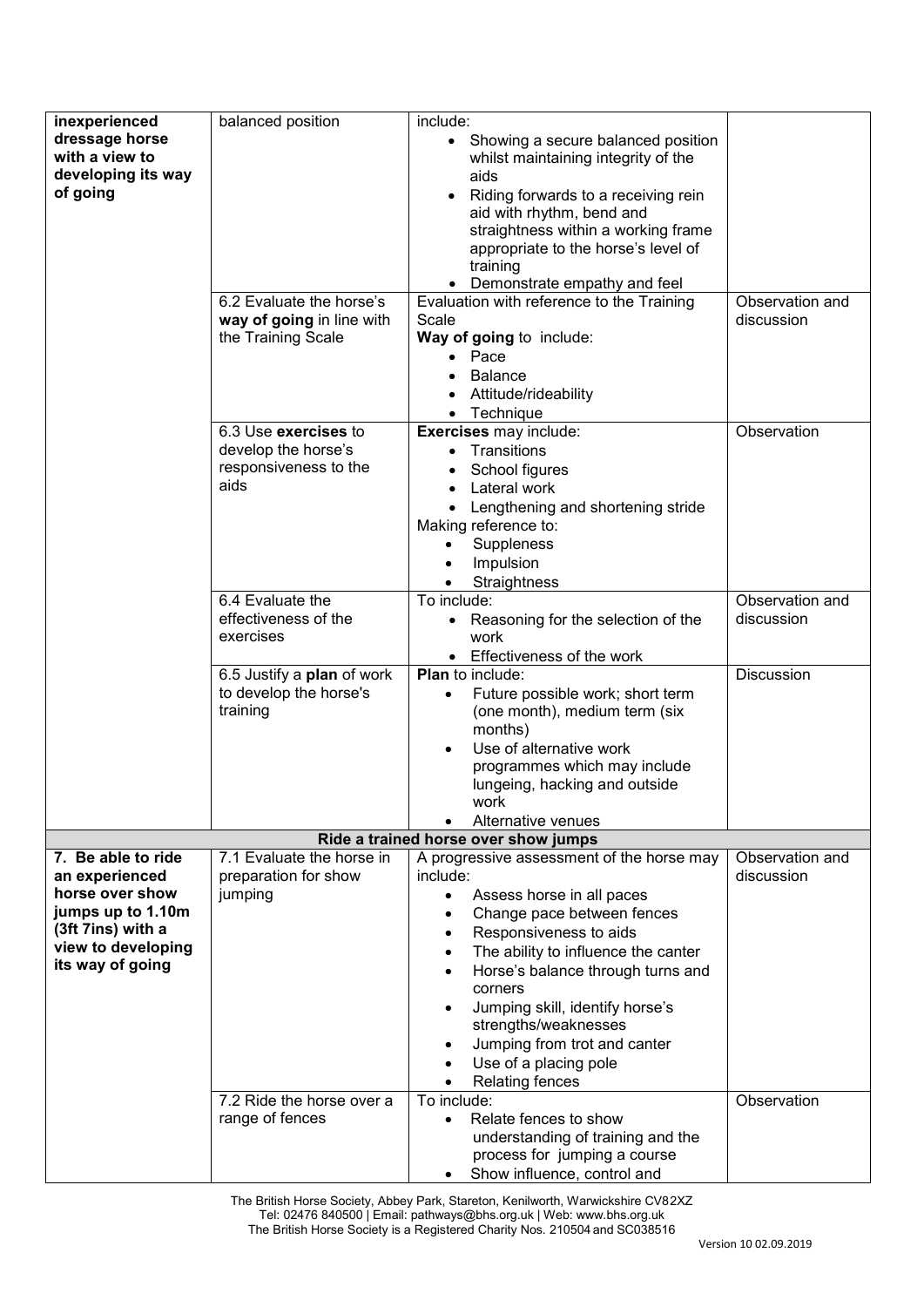|                      |                            | confidence                                                 |                    |
|----------------------|----------------------------|------------------------------------------------------------|--------------------|
|                      |                            | Show a balanced, secure and<br>$\bullet$                   |                    |
|                      |                            | influential position that has a                            |                    |
|                      |                            | positive effect                                            |                    |
|                      | 7.3 Evaluate the work      | To include:                                                | Observation and    |
|                      | undertaken                 | Paces, forwardness, attitude<br>$\bullet$                  | discussion         |
|                      |                            | Softer/stiffer side                                        |                    |
|                      |                            | Ease of movement                                           |                    |
|                      |                            |                                                            |                    |
|                      |                            | Quality of jump                                            |                    |
|                      |                            | Stronger and weaker movements                              |                    |
|                      |                            | Response to the aids<br>$\bullet$                          |                    |
|                      |                            | Reference to the Training Scale                            |                    |
|                      | 7.4 Justify a plan of work | <b>Plan</b> to include:                                    | Discussion         |
|                      | to develop the horse's     | Future possible work; short term<br>$\bullet$              |                    |
|                      | training                   | (one month) and medium term (six                           |                    |
|                      |                            | months)                                                    |                    |
|                      |                            | Use of grids and gymnastic<br>$\bullet$                    |                    |
|                      |                            | exercises to improve the horse's                           |                    |
|                      |                            | technique                                                  |                    |
|                      |                            | Use of alternative work                                    |                    |
|                      |                            | programmes which may include                               |                    |
|                      |                            | lungeing, hacking and outside                              |                    |
|                      |                            | work                                                       |                    |
|                      |                            | <b>Flatwork exercises</b>                                  |                    |
|                      |                            | Progression towards jumping                                |                    |
|                      |                            | 1.15m                                                      |                    |
|                      |                            | Ride a horse over cross country fences                     |                    |
| 8. Be able to ride a | 8.1 Evaluate the horse in  | Evaluation to include:                                     | Observation and    |
| horse cross          | preparation for cross      | The horse's way of going in all<br>$\bullet$               | discussion         |
| country over fences  | country                    | paces                                                      |                    |
| up to 1m (3ft 3ins)  |                            | Change of pace between fences<br>$\bullet$                 |                    |
| with a view to       |                            | The horse's responsiveness to the<br>$\bullet$             |                    |
| developing its way   |                            | aids                                                       |                    |
| of going             |                            | Ability to influence the canter                            |                    |
|                      |                            | Horse's balance through turns and                          |                    |
|                      |                            | corners                                                    |                    |
|                      |                            | Horse's jumping skill                                      |                    |
|                      |                            | (strengths/weaknesses)                                     |                    |
|                      | 8.2 Ride the horse over a  | Moving the horse faster<br>To include:                     | <b>Observation</b> |
|                      | range of cross country     | A progressive assessment<br>$\bullet$                      |                    |
|                      | fences                     | Jump independent fences<br>$\bullet$                       |                    |
|                      |                            | Relate fences to show<br>$\bullet$                         |                    |
|                      |                            | understanding of training and the                          |                    |
|                      |                            | process for jumping a course                               |                    |
|                      |                            | Show influence, control and                                |                    |
|                      |                            | confidence                                                 |                    |
|                      |                            | Show a balanced, secure and<br>$\bullet$                   |                    |
|                      |                            | influential position that has a                            |                    |
|                      |                            | positive effect                                            |                    |
|                      |                            | Range to include at least 3 of the following               |                    |
|                      |                            | Angles                                                     |                    |
|                      |                            | Corners, skinnies, arrowheads<br>$\bullet$                 |                    |
|                      |                            | <b>Ditch</b>                                               |                    |
|                      |                            | Steps, drops                                               |                    |
|                      |                            | Water<br>$\bullet$                                         |                    |
|                      | 8.3 Evaluate the work      | Evaluation to include:                                     | Observation and    |
|                      |                            |                                                            |                    |
|                      | undertaken                 | Paces, forwardness, attitude                               | discussion         |
|                      |                            | Rhythm, bend, straightness, outline<br>Softer/stiffer side |                    |